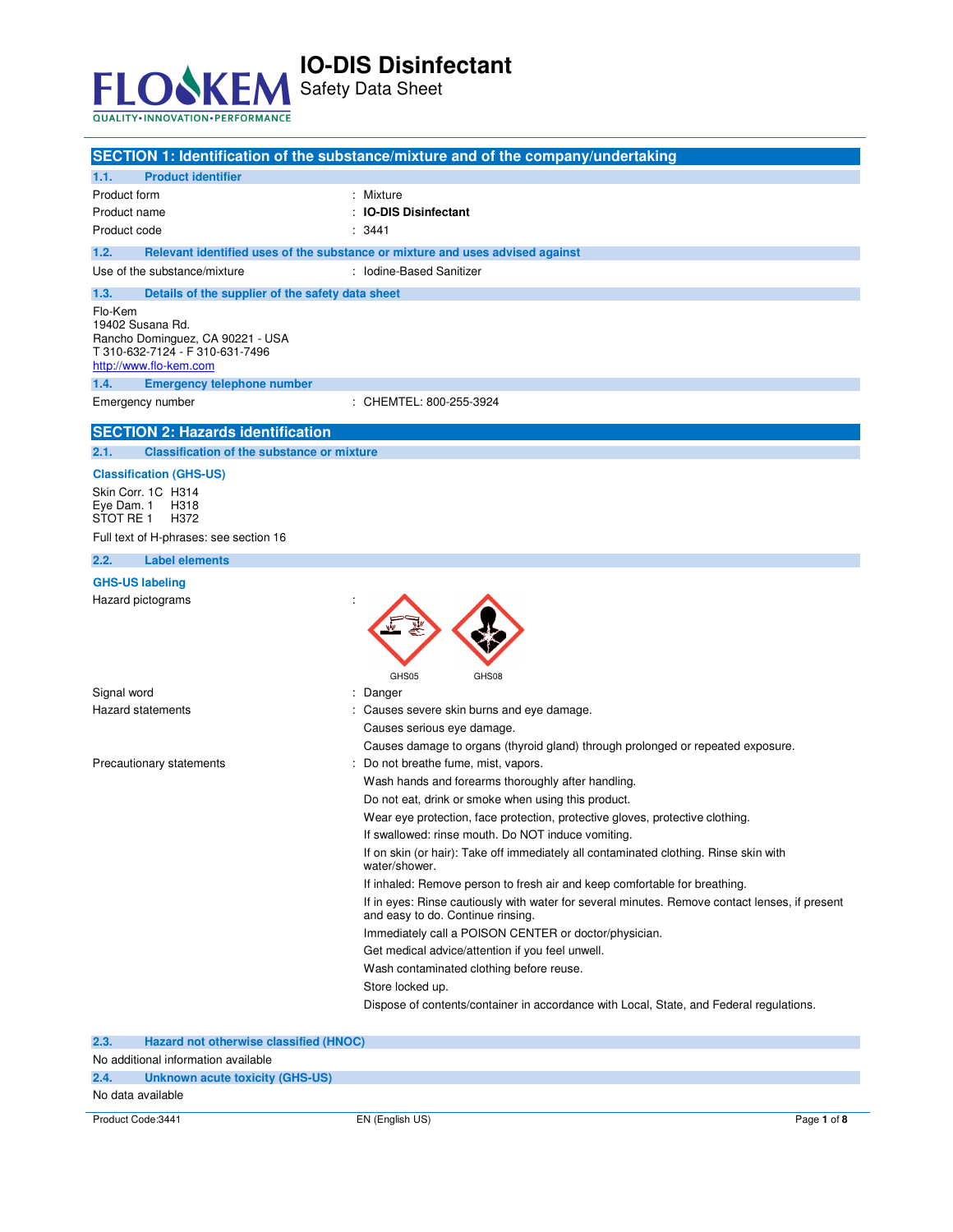Safety Data Sheet

# **SECTION 3: Composition/information on ingredients**

**3.1. Substance**  Not applicable

**(NOTE: If component displays the \* (asterisk) symbol, the following statement applies.) \*Chemical name, CAS number and/or exact concentration have been withheld as a trade secret** 

Full text of H-phrases: see section 16

#### **3.2. Mixture**

| <b>Name</b>                          | <b>Product identifier</b> | $\%$      | <b>Classification (GHS-US)</b>                                                                                                                                              |
|--------------------------------------|---------------------------|-----------|-----------------------------------------------------------------------------------------------------------------------------------------------------------------------------|
| phosphoric acid                      | (CAS No) 7664-38-2        | $15 - 20$ | Acute Tox. 4 (Oral), H302<br>Skin Corr. 1C, H314                                                                                                                            |
| 4-nonylphenol, branched, ethoxylated | (CAS No) 127087-87-0      | $5 - 15$  | Skin Irrit. 2. H315<br>Eye Dam. 1, H318                                                                                                                                     |
| iodine                               | (CAS No) 7553-56-2        | $1 - 5$   | Acute Tox. 4 (Dermal), H312<br>Acute Tox. 4 (Inhalation), H332<br>Skin Irrit. 2, H315<br>Eye Irrit. 2A, H319<br>STOT SE 3. H335<br>STOT RE 1, H372<br>Aquatic Acute 1, H400 |

**(NOTE: If component displays the \* (asterisk) symbol, the following statement applies.)** 

**\*Chemical name, CAS number and/or exact concentration have been withheld as a trade secret**

| <b>SECTION 4: First aid measures</b>                                |                                                                                                                                                                               |
|---------------------------------------------------------------------|-------------------------------------------------------------------------------------------------------------------------------------------------------------------------------|
| <b>Description of first aid measures</b><br>4.1.                    |                                                                                                                                                                               |
| First-aid measures general                                          | : Never give anything by mouth to an unconscious person. If you feel unwell, seek medical<br>advice (show the label where possible).                                          |
| First-aid measures after inhalation                                 | Remove to fresh air and keep at rest in a position comfortable for breathing. Immediately call a<br>POISON CENTER or doctor/physician.                                        |
| First-aid measures after skin contact                               | Remove/Take off immediately all contaminated clothing. Rinse skin with water/shower.<br>Immediately call a POISON CENTER or doctor/physician.                                 |
| First-aid measures after eye contact                                | Rinse cautiously with water for several minutes. Remove contact lenses, if present and easy to<br>do. Continue rinsing. Immediately call a POISON CENTER or doctor/physician. |
| First-aid measures after ingestion                                  | Rinse mouth. Do NOT induce vomiting. Immediately call a POISON CENTER or<br>doctor/physician.                                                                                 |
| 4.2.<br>Most important symptoms and effects, both acute and delayed |                                                                                                                                                                               |
| Symptoms/injuries                                                   | : Causes severe skin burns and eye damage.                                                                                                                                    |
| Symptoms/injuries after skin contact                                | : Causes burns/corrosion of the skin.                                                                                                                                         |
| Symptoms/injuries after eye contact                                 | : Causes serious eye damage.                                                                                                                                                  |
| Symptoms/injuries after ingestion                                   | Burns to the gastric/intestinal mucosa. Abdominal pain. Gastrointestinal complaints. Nausea.                                                                                  |

**4.3. Indication of any immediate medical attention and special treatment needed** 

No additional information available

|                                               | <b>SECTION 5: Firefighting measures</b>               |                                                                                                                                                                      |  |
|-----------------------------------------------|-------------------------------------------------------|----------------------------------------------------------------------------------------------------------------------------------------------------------------------|--|
| 5.1.<br><b>Extinguishing media</b>            |                                                       |                                                                                                                                                                      |  |
| Suitable extinguishing media                  |                                                       | : Alcohol-resistant foam. BC powder. Carbon dioxide. Dry chemical powder. Sand/earth.                                                                                |  |
| Unsuitable extinguishing media                |                                                       | : Do not use a heavy water stream.                                                                                                                                   |  |
| 5.2.                                          | Special hazards arising from the substance or mixture |                                                                                                                                                                      |  |
| Reactivity                                    |                                                       | Reacts violently with (strong) bases. Reacts with (some) halogen compounds. Reacts with<br>(strong) oxidizers.                                                       |  |
| 5.3.<br><b>Advice for firefighters</b>        |                                                       |                                                                                                                                                                      |  |
| Firefighting instructions                     |                                                       | : Use water spray or fog for cooling exposed containers. Exercise caution when fighting any<br>chemical fire. Prevent fire-fighting water from entering environment. |  |
| Protection during firefighting                |                                                       | : Do not enter fire area without proper protective equipment, including respiratory protection.                                                                      |  |
| Other information                             |                                                       | : No additional information available.                                                                                                                               |  |
| <b>SECTION 6: Accidental release measures</b> |                                                       |                                                                                                                                                                      |  |
| 6.1.                                          |                                                       | Personal precautions, protective equipment and emergency procedures                                                                                                  |  |

|                  | <u>and a second broadway to a second and the second and and and and and and a second dans a broad and second a second</u> |
|------------------|---------------------------------------------------------------------------------------------------------------------------|
| General measures | : Isolate from fire, if possible, without unnecessary risk.                                                               |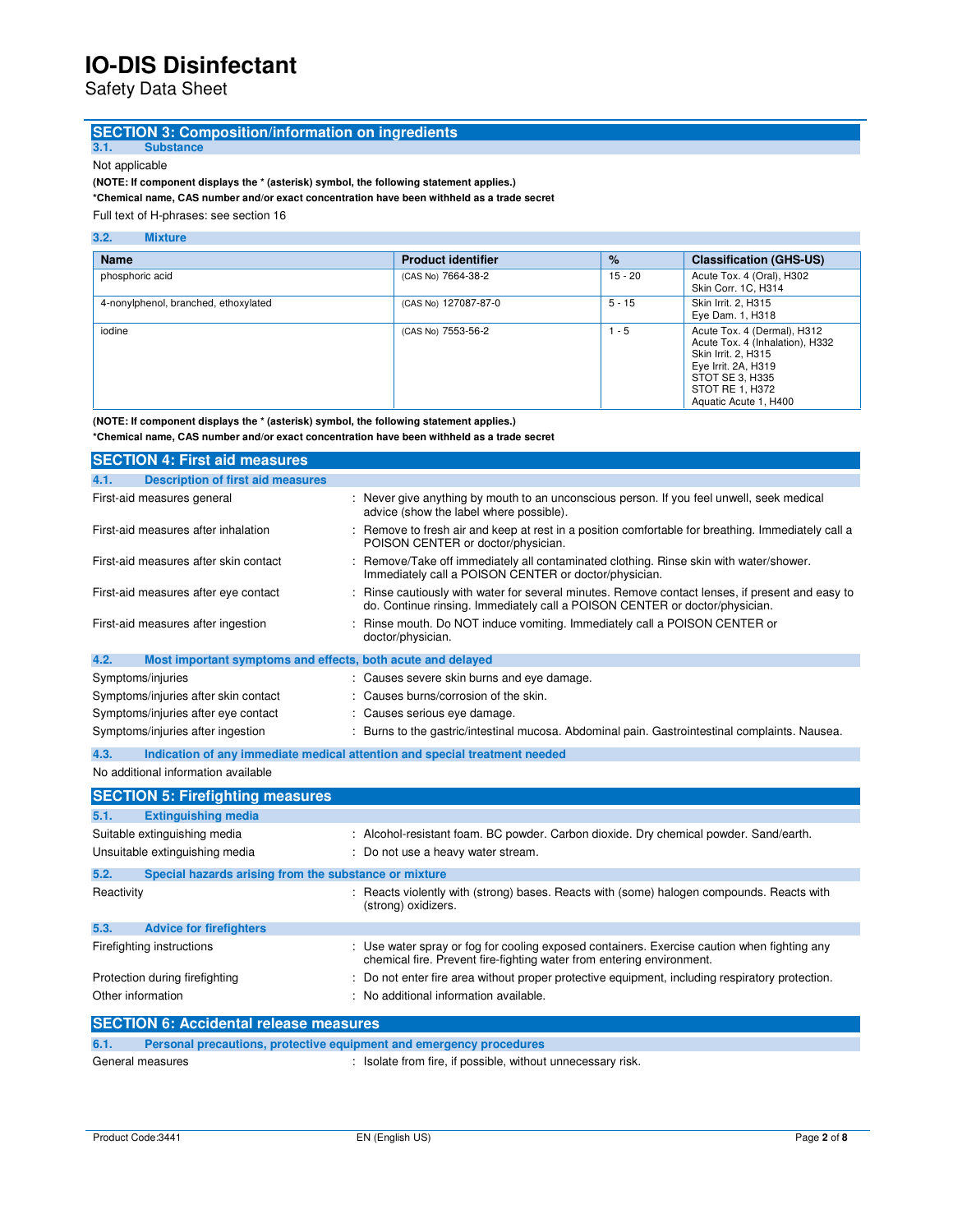Safety Data Sheet

| For non-emergency personnel<br>6.1.1.    |                                            |
|------------------------------------------|--------------------------------------------|
| Protective equipment                     | Protective goggles.                        |
|                                          | Protective gloves.                         |
|                                          | Protective clothing.                       |
|                                          | Respiratory protection.                    |
| Emergency procedures                     | Evacuate unnecessary personnel.            |
| For emergency responders<br>6.1.2.       |                                            |
| Protective equipment                     | Equip cleanup crew with proper protection. |
| Emergency procedures                     | : Ventilate area.                          |
| 6.2.<br><b>Environmental precautions</b> |                                            |
|                                          |                                            |

Prevent entry to sewers and public waters. Notify authorities if liquid enters sewers or public waters.

| 6.3.            | Methods and material for containment and cleaning up |                                                                                                                                                                                                                                                                                                                                                                   |
|-----------------|------------------------------------------------------|-------------------------------------------------------------------------------------------------------------------------------------------------------------------------------------------------------------------------------------------------------------------------------------------------------------------------------------------------------------------|
| For containment |                                                      | : Contain released substance, pump into suitable containers. Plug the leak, cut off the supply. If<br>reacting: dilute toxic gas/vapor with water spray.                                                                                                                                                                                                          |
|                 | Methods for cleaning up                              | : Soak up spills with inert solids, such as clay or diatomaceous earth as soon as possible. Collect<br>spillage. Store away from other materials. Neutralize small quantities of the liquid spill with lime,<br>sodium bicarbonate, soda (sodium carbonate) or soda ash. Wash down leftovers with plenty of<br>water. Wash clothing and equipment after handling. |

### **6.4. Reference to other sections**

See Heading 8. Exposure controls and personal protection.

| <b>SECTION 7: Handling and storage</b>                               |                                                                                                                                                                                                                                                                                                                                                                                                     |
|----------------------------------------------------------------------|-----------------------------------------------------------------------------------------------------------------------------------------------------------------------------------------------------------------------------------------------------------------------------------------------------------------------------------------------------------------------------------------------------|
| 7.1.<br><b>Precautions for safe handling</b>                         |                                                                                                                                                                                                                                                                                                                                                                                                     |
| Precautions for safe handling                                        | : Do not get in eyes, on skin, or on clothing. Do not breathe fume, mist, vapors. Ensure good<br>ventilation of the work station. Observe normal hygiene standards. Provide good ventilation in<br>process area to prevent formation of vapor. Provide local exhaust or general room ventilation.<br>Use only outdoors or in a well-ventilated area. Use personal protective equipment as required. |
| Hygiene measures                                                     | : Do not eat, drink or smoke when using this product. Wash contaminated clothing before reuse.<br>Wash hands and forearms thoroughly after handling. Wash hands and other exposed areas<br>with mild soap and water before eating, drinking or smoking and when leaving work.                                                                                                                       |
| 7.2.<br>Conditions for safe storage, including any incompatibilities |                                                                                                                                                                                                                                                                                                                                                                                                     |
| <b>Technical measures</b>                                            | : Provide local exhaust or general room ventilation. Comply with applicable regulations.                                                                                                                                                                                                                                                                                                            |
| Incompatible products                                                | : Strong bases. Oxidizing agent. Reducing agents. Halogens.                                                                                                                                                                                                                                                                                                                                         |
| Storage area                                                         | : Store in a cool, dry well-ventilated area. Keep container tightly closed when not in use.                                                                                                                                                                                                                                                                                                         |

# **SECTION 8: Exposure controls/personal protection**

### **8.1. Control parameters**

| iodine (7553-56-2) |                  |            |
|--------------------|------------------|------------|
| <b>ACGIH</b>       | ACGIH TWA (ppm)  | $0.01$ ppm |
| <b>ACGIH</b>       | ACGIH STEL (ppm) | $0.01$ ppm |

| phosphoric acid (7664-38-2)      |                                      |                    |
|----------------------------------|--------------------------------------|--------------------|
| <b>ACGIH</b>                     | ACGIH TWA $(mg/m3)$                  | mq/m <sup>3</sup>  |
| <b>ACGIH</b>                     | ACGIH STEL (mg/m <sup>3</sup> )      | $3 \text{ mg/m}^3$ |
| <b>OSHA</b>                      | OSHA PEL (TWA) (mg/m <sup>3</sup> )  | 1 mg/m $3$         |
| <b>OSHA</b>                      | OSHA PEL (STEL) (mg/m <sup>3</sup> ) | $3 \text{ mg/m}^3$ |
| 8.2.<br><b>Exposure controls</b> |                                      |                    |
| Personal protective equipment    | : Avoid all unnecessary exposure.    |                    |

| Hand protection          | : Wear protective gloves.                                                                                                                                                           |             |
|--------------------------|-------------------------------------------------------------------------------------------------------------------------------------------------------------------------------------|-------------|
| Eye protection           | : Chemical goggles or face shield.                                                                                                                                                  |             |
| Skin and body protection | : Wear suitable protective clothing.                                                                                                                                                |             |
| Respiratory protection   | Where exposure through inhalation may occur from use, respiratory protection equipment is<br>recommended. In case of insufficient ventilation, wear suitable respiratory equipment. |             |
| Other information        | When using, do not eat, drink or smoke.                                                                                                                                             |             |
| Product Code: 3441       | EN (English US)                                                                                                                                                                     | Page 3 of 8 |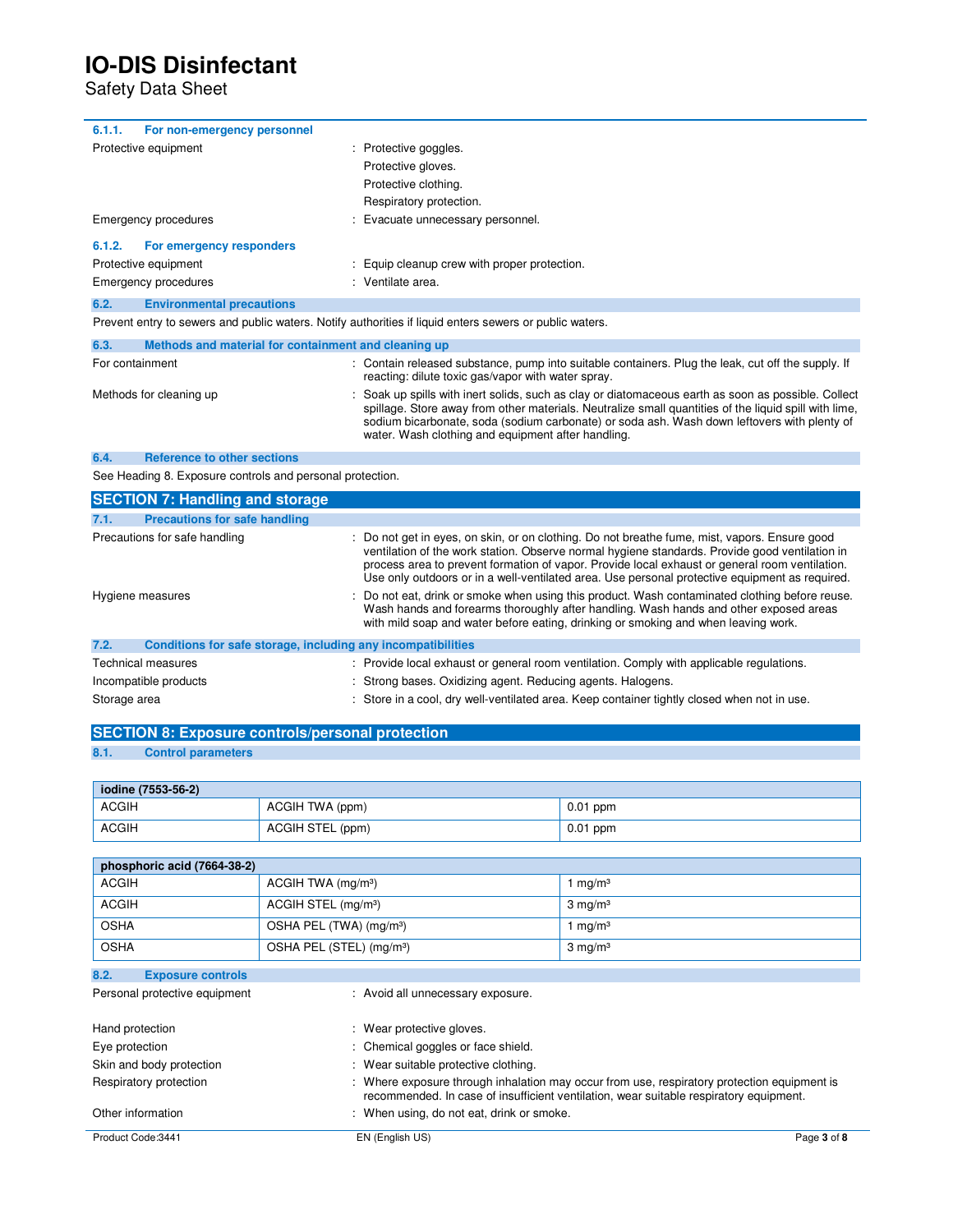Safety Data Sheet

| Appropriate engineering controls                              | : Handle in accordance with good industrial hygiene and safety practice. Wash hands before<br>breaks and at the end of workday. |
|---------------------------------------------------------------|---------------------------------------------------------------------------------------------------------------------------------|
| <b>SECTION 9: Physical and chemical properties</b>            |                                                                                                                                 |
| 9.1.<br>Information on basic physical and chemical properties |                                                                                                                                 |
| Physical state                                                | : Liquid                                                                                                                        |
| Color                                                         | Dark brown                                                                                                                      |
| Odor                                                          | lodine                                                                                                                          |
| Odor threshold                                                | No data available                                                                                                               |
| рH                                                            | $: 1.2 - 2.2$                                                                                                                   |
| Melting point                                                 | No data available                                                                                                               |
| Freezing point                                                | No data available                                                                                                               |
| Boiling point                                                 | : $>212$ F                                                                                                                      |
| Flash point                                                   | : No data available                                                                                                             |
| Relative evaporation rate (butyl acetate=1)                   | No data available                                                                                                               |
| Flammability (solid, gas)                                     | No data available                                                                                                               |
| <b>Explosive limits</b>                                       | No data available                                                                                                               |
| Vapor pressure                                                | No data available                                                                                                               |
| Vapor density                                                 | No data available                                                                                                               |
|                                                               |                                                                                                                                 |
| Specific Gravity @ 77º F                                      | $: 1.125 - 1.145$                                                                                                               |
| Solubility                                                    | Soluble in water.                                                                                                               |
| Partition Coefficient n-Octanol-Water                         | No data available                                                                                                               |
| Auto-ignition temperature                                     | No data available                                                                                                               |
| Decomposition temperature                                     | No data available                                                                                                               |
| Viscosity                                                     | No data available                                                                                                               |
|                                                               |                                                                                                                                 |
| 9.2.<br><b>Other information</b>                              |                                                                                                                                 |
| VOC content                                                   | $: 0$ g/l CARB VOC                                                                                                              |
| <b>SECTION 10: Stability and reactivity</b>                   |                                                                                                                                 |
| 10.1.<br><b>Reactivity</b>                                    |                                                                                                                                 |
|                                                               | Reacts violently with (strong) bases. Reacts with (some) halogen compounds. Reacts with (strong) oxidizers.                     |
| 10.2.<br><b>Chemical stability</b>                            |                                                                                                                                 |
| Stable under normal conditions.                               |                                                                                                                                 |
| 10.3.<br><b>Possibility of hazardous reactions</b>            |                                                                                                                                 |
|                                                               | Reacts vigorously with strong oxidizers and bases. Contact with halogenated compounds may liberate toxic gas.                   |
| 10.4.<br><b>Conditions to avoid</b>                           |                                                                                                                                 |
| Extremely high or low temperatures.                           |                                                                                                                                 |
|                                                               |                                                                                                                                 |
| 10.5.<br><b>Incompatible materials</b>                        |                                                                                                                                 |
| Strong bases. Oxidizers. Reducing agents. Halogens.           |                                                                                                                                 |
| 10.6.<br><b>Hazardous decomposition products</b>              |                                                                                                                                 |
|                                                               | Carbon monoxide. Carbon dioxide. Phosphorus oxides. Thermal decomposition generates : Corrosive vapors.                         |
|                                                               |                                                                                                                                 |
| <b>SECTION 11: Toxicological information</b>                  |                                                                                                                                 |
| Information on toxicological effects<br>11.1.                 |                                                                                                                                 |
| Acute toxicity                                                | : Not classified                                                                                                                |
| iodine (7553-56-2)                                            |                                                                                                                                 |
| ATE US (dermal)                                               | 1100.000 mg/kg body weight                                                                                                      |
| ATE US (gases)                                                | 4500.000 ppmV/4h                                                                                                                |
|                                                               |                                                                                                                                 |

| ATE US (vapors)                                    | 11.000 mg/l/4h    |
|----------------------------------------------------|-------------------|
| ATE US (dust, mist)                                | 1.500 mg/l/4h     |
| 4-nonylphenol, branched, ethoxylated (127087-87-0) |                   |
| LD50 oral rat                                      | 16000 mg/kg (Rat) |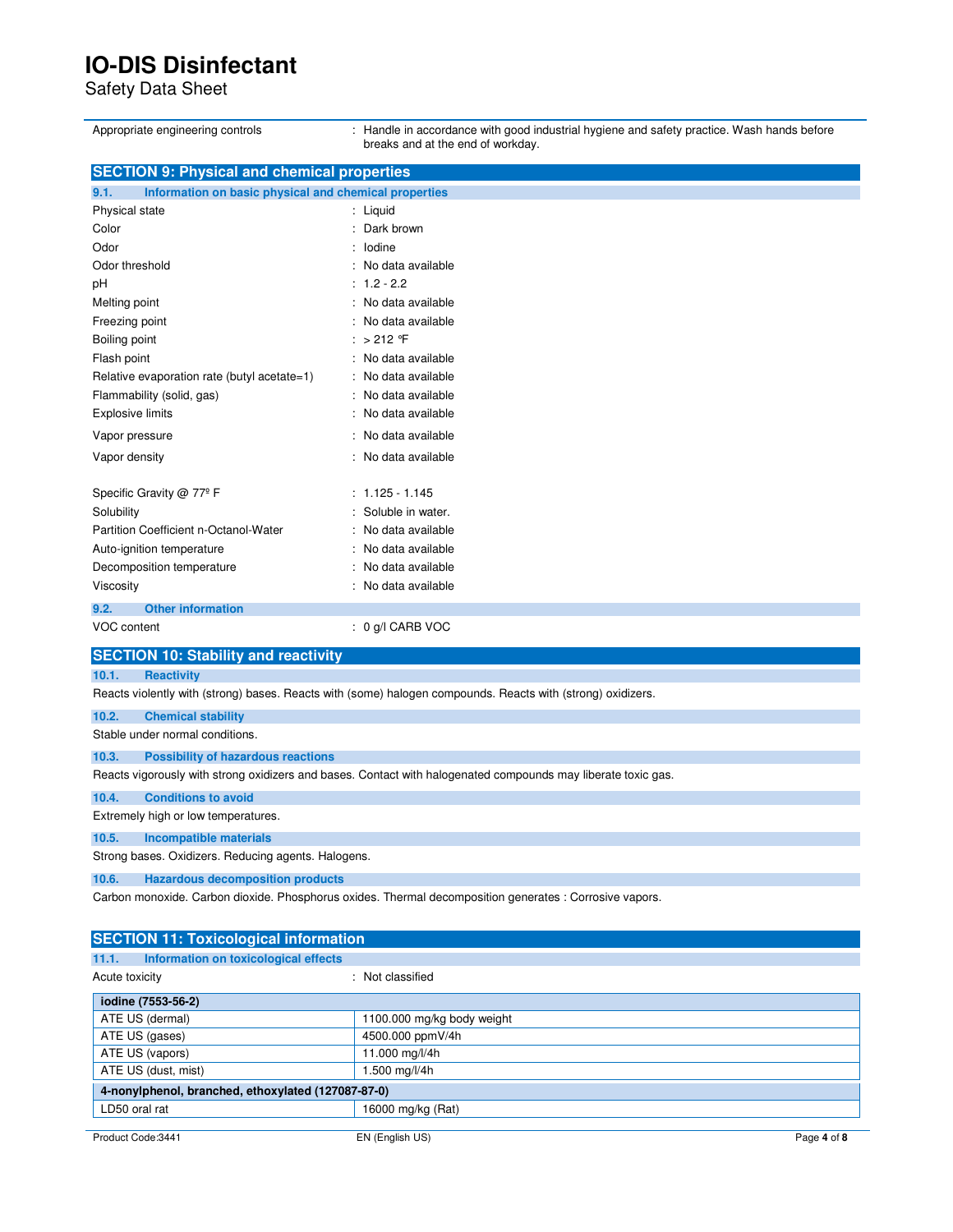Safety Data Sheet

| 4-nonylphenol, branched, ethoxylated (127087-87-0)     |                                                                                              |
|--------------------------------------------------------|----------------------------------------------------------------------------------------------|
| LD50 dermal rabbit                                     | 4490 mg/kg (Rabbit)                                                                          |
| ATE US (oral)                                          | 16000.000 mg/kg body weight                                                                  |
| ATE US (dermal)                                        | 4490.000 mg/kg body weight                                                                   |
| phosphoric acid (7664-38-2)                            |                                                                                              |
| LD50 oral rat                                          | 1530 mg/kg (Rat)                                                                             |
| LD50 dermal rabbit                                     | 2740 mg/kg (Rabbit)                                                                          |
| ATE US (oral)                                          | 1530.000 mg/kg body weight                                                                   |
| ATE US (dermal)                                        | 2740.000 mg/kg body weight                                                                   |
| Skin corrosion/irritation                              | : Causes severe skin burns and eye damage.                                                   |
|                                                        | pH: 1.2 - 2.2                                                                                |
| Serious eye damage/irritation                          | : Causes serious eye damage.                                                                 |
|                                                        | pH: 1.2 - 2.2                                                                                |
| Respiratory or skin sensitization                      | : Not classified                                                                             |
| Germ cell mutagenicity                                 | : Not classified                                                                             |
| Carcinogenicity                                        | : Not classified                                                                             |
| Reproductive toxicity                                  | : Not classified                                                                             |
| Specific target organ toxicity (single exposure)       | : Not classified                                                                             |
| Specific target organ toxicity (repeated<br>exposure)  | : Causes damage to organs (thyroid gland) through prolonged or repeated exposure.            |
| Aspiration hazard                                      | : Not classified                                                                             |
| Potential Adverse human health effects and<br>symptoms | : Based on available data, the classification criteria are not met                           |
| Symptoms/injuries after skin contact                   | : Causes burns/corrosion of the skin.                                                        |
| Symptoms/injuries after eye contact                    | : Causes serious eye damage.                                                                 |
| Symptoms/injuries after ingestion                      | Burns to the gastric/intestinal mucosa. Abdominal pain. Gastrointestinal complaints. Nausea. |

### **SECTION 12: Ecological information**

**12.1. Toxicity** 

| iodine (7553-56-2)          |                                       |
|-----------------------------|---------------------------------------|
| LC50 fish 1                 | 0.164 mg/l (96 h; Carassius auratus)  |
| EC50 Daphnia 1              | 71 mg/l (48 h; Daphnia magna; QSAR)   |
| $LG50$ fish 2               | 0.44 mg/l (24 h; Ictalurus punctatus) |
| Threshold limit algae 1     | 48 mg/l (72 h; Algae)                 |
| phosphoric acid (7664-38-2) |                                       |
| EC50 Daphnia 1              | $> 100$ mg/l                          |
| ErC50 (algae)               | $> 100$ mg/l                          |

### **12.2. Persistence and degradability**

| iodine (7553-56-2)                                 |                                                                                |
|----------------------------------------------------|--------------------------------------------------------------------------------|
| Persistence and degradability                      | Biodegradability: not applicable.                                              |
| Biochemical oxygen demand (BOD)                    | Not applicable                                                                 |
| Chemical oxygen demand (COD)                       | Not applicable                                                                 |
| ThOD                                               | Not applicable                                                                 |
| BOD (% of ThOD)                                    | Not applicable                                                                 |
| 4-nonylphenol, branched, ethoxylated (127087-87-0) |                                                                                |
| Persistence and degradability                      | Biodegradable in water. No (test) data on mobility of the substance available. |

### **12.3. Bioaccumulative potential**

| iodine (7553-56-2)            |                                                  |
|-------------------------------|--------------------------------------------------|
| BCF other aquatic organisms 1 | 0.027 (Ophiuroidea: Dry weight)                  |
| Log Pow                       | 2.49 (Experimental value)                        |
| Bioaccumulative potential     | Low potential for bioaccumulation (BCF $<$ 500). |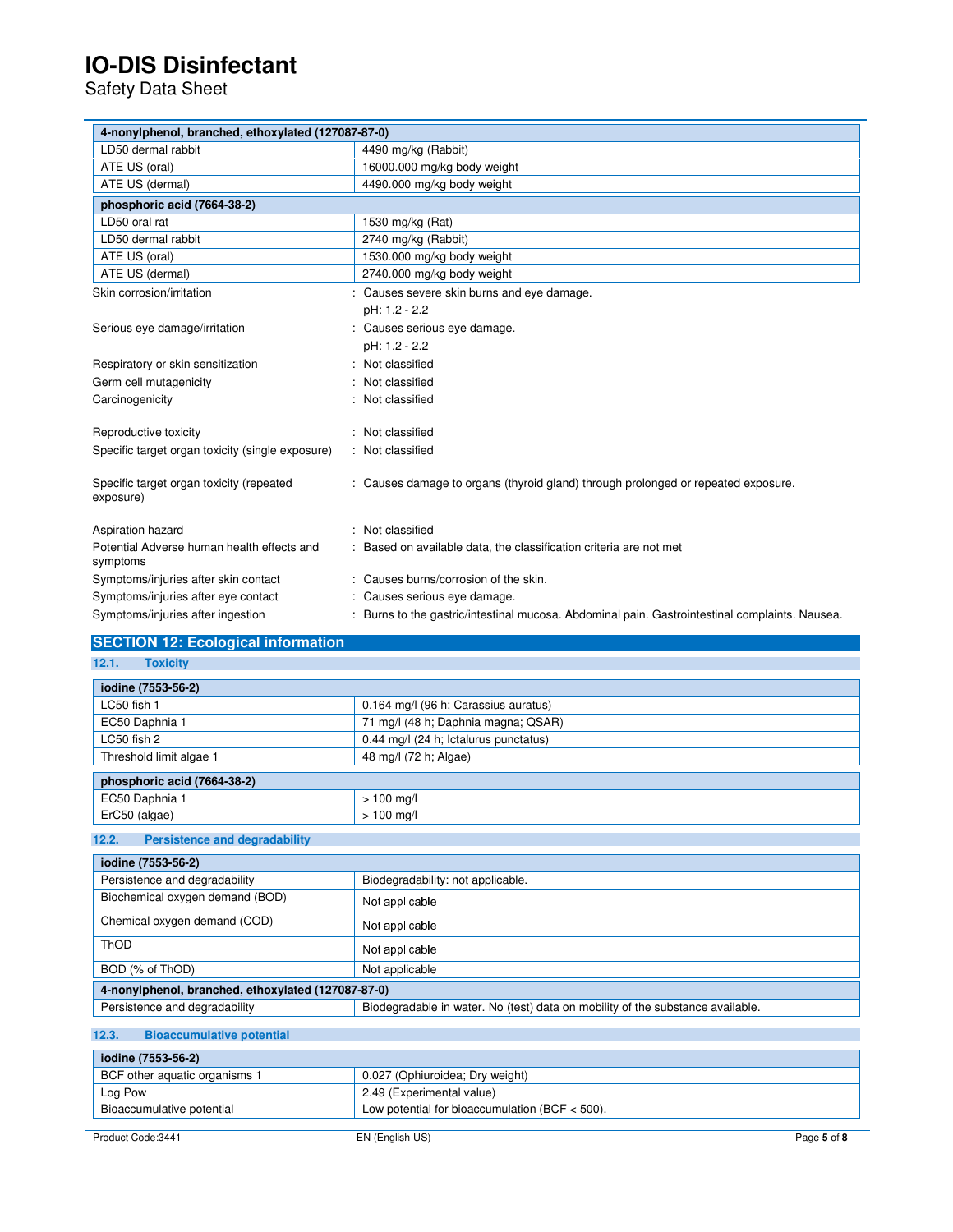Safety Data Sheet

| 4-nonylphenol, branched, ethoxylated (127087-87-0)                        |                                                                                                                                                                                                                                                                                                                         |
|---------------------------------------------------------------------------|-------------------------------------------------------------------------------------------------------------------------------------------------------------------------------------------------------------------------------------------------------------------------------------------------------------------------|
| Bioaccumulative potential                                                 | Low potential for bioaccumulation (molecular mass >=700 g/mol).                                                                                                                                                                                                                                                         |
|                                                                           |                                                                                                                                                                                                                                                                                                                         |
| <b>Other adverse effects</b><br>12.4.                                     |                                                                                                                                                                                                                                                                                                                         |
| Other information                                                         | : Avoid release to the environment.                                                                                                                                                                                                                                                                                     |
| <b>SECTION 13: Disposal considerations</b>                                |                                                                                                                                                                                                                                                                                                                         |
| <b>Waste treatment methods</b><br>13.1.                                   |                                                                                                                                                                                                                                                                                                                         |
| Waste disposal recommendations                                            | : Dispose of contents/container in accordance with Local, State, and Federal regulations.                                                                                                                                                                                                                               |
| Ecology - waste materials                                                 | : Avoid release to the environment.                                                                                                                                                                                                                                                                                     |
|                                                                           |                                                                                                                                                                                                                                                                                                                         |
| <b>SECTION 14: Transport information</b>                                  |                                                                                                                                                                                                                                                                                                                         |
|                                                                           |                                                                                                                                                                                                                                                                                                                         |
| <b>UN Number</b><br>14.1.                                                 |                                                                                                                                                                                                                                                                                                                         |
|                                                                           |                                                                                                                                                                                                                                                                                                                         |
| UN-No.(DOT)                                                               | : 1760                                                                                                                                                                                                                                                                                                                  |
| Other information                                                         | : Under 49 CFR 173.154(c) and (b)(2): This product may be shipped as ORM-D or Limited<br>Quantity if the inner packagings do not exceed 5 L (1.3 gallons) or 5.0 kg (11 lbs). This<br>provision does not apply to transportation by vessel or aircraft, except where other means of<br>transportation is impracticable. |
| 14.2.<br><b>UN proper shipping name</b>                                   |                                                                                                                                                                                                                                                                                                                         |
|                                                                           |                                                                                                                                                                                                                                                                                                                         |
| DOT Proper Shipping Name                                                  | : UN1760, Corrosive Liquids, N.O.S. (Phosphoric Acid, Iodine), 8, PG III                                                                                                                                                                                                                                                |
| Hazard labels (DOT)                                                       | : 8 - Corrosive                                                                                                                                                                                                                                                                                                         |
|                                                                           |                                                                                                                                                                                                                                                                                                                         |
| <b>SECTION 15: Regulatory information</b><br>15.1. US Federal regulations |                                                                                                                                                                                                                                                                                                                         |
|                                                                           |                                                                                                                                                                                                                                                                                                                         |

All components of this product are listed on the Toxic Substances Control Act (TSCA) inventory

This product or mixture does not contain a toxic chemical or chemicals in excess of the applicable de minimis concentration as specified in 40 CFR §372.38(a) subject to the reporting requirements of section 313 of Title III of the Superfund Amendments and Reauthorization Act of 1986 and 40 CFR Part 372.

| iodine (7553-56-2)                                                                          |                                                                    |
|---------------------------------------------------------------------------------------------|--------------------------------------------------------------------|
| Listed on the United States TSCA (Toxic Substances Control Act) inventory                   |                                                                    |
| SARA Section 311/312 Hazard Classes                                                         | Immediate (acute) health hazard<br>Delayed (chronic) health hazard |
| 4-nonylphenol, branched, ethoxylated (127087-87-0)                                          |                                                                    |
| Listed on the United States TSCA (Toxic Substances Control Act) inventory                   |                                                                    |
| SARA Section 311/312 Hazard Classes                                                         | Immediate (acute) health hazard                                    |
| phosphoric acid (7664-38-2)                                                                 |                                                                    |
| Listed on the United States TSCA (Toxic Substances Control Act) inventory                   |                                                                    |
| RQ (Reportable quantity, section 101(14) of<br>CERCLA as published on EPA's List of Lists): | 5000 lb                                                            |
| SARA Section 311/312 Hazard Classes                                                         | Immediate (acute) health hazard<br>Delayed (chronic) health hazard |
|                                                                                             |                                                                    |

### **15.2. International regulations**

### **CANADA**

#### **EU-Regulations**

No additional information available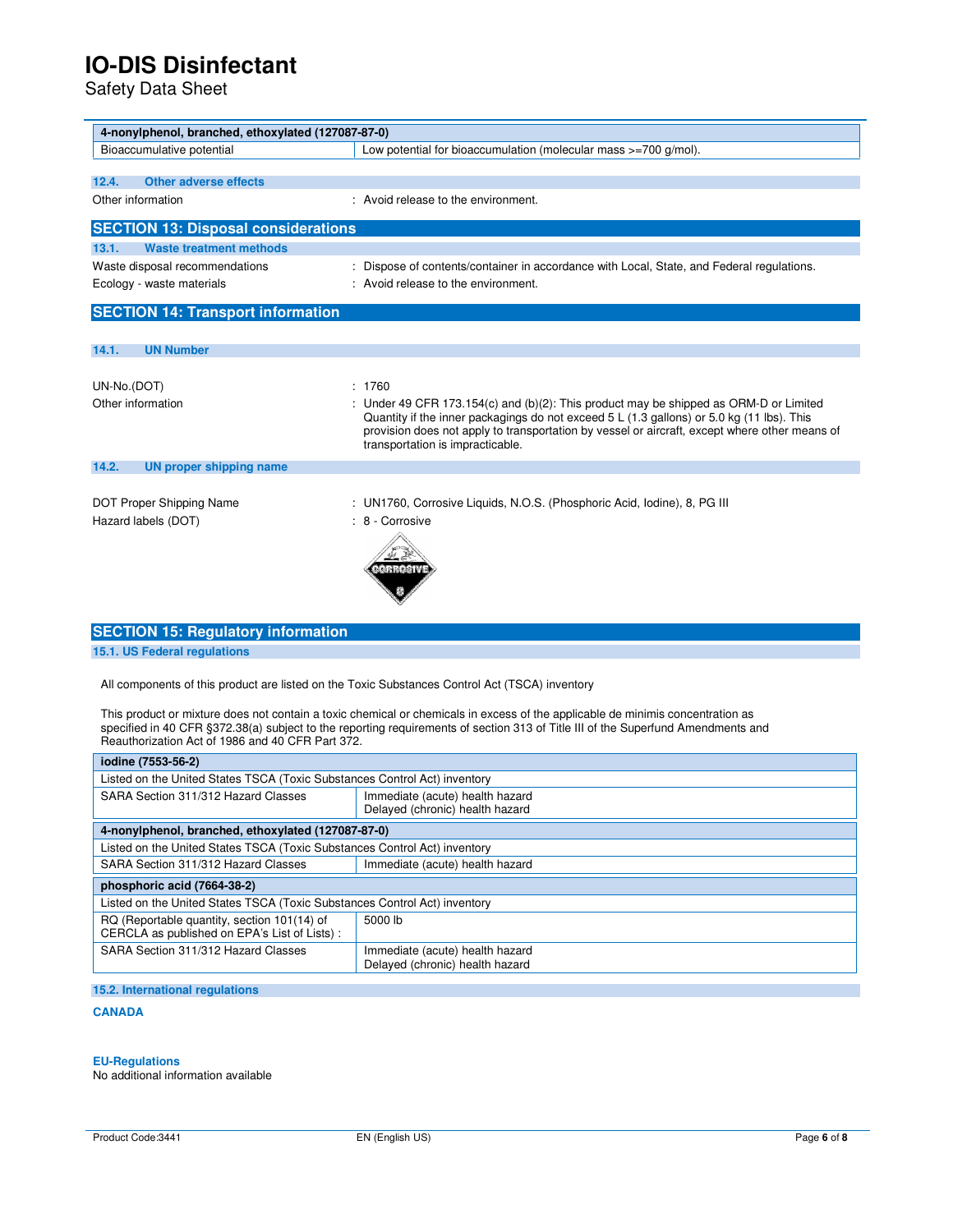Safety Data Sheet

| Classification according to Regulation (EC) No. 1272/2008 [CLP] |                                                                                                                                                                                                                                                                                                                                                                                                                                                                                                                                                                                                                                                                                    |
|-----------------------------------------------------------------|------------------------------------------------------------------------------------------------------------------------------------------------------------------------------------------------------------------------------------------------------------------------------------------------------------------------------------------------------------------------------------------------------------------------------------------------------------------------------------------------------------------------------------------------------------------------------------------------------------------------------------------------------------------------------------|
| Classification according to Directive 67/548/EEC or 1999/45/EC  |                                                                                                                                                                                                                                                                                                                                                                                                                                                                                                                                                                                                                                                                                    |
| Not classified                                                  |                                                                                                                                                                                                                                                                                                                                                                                                                                                                                                                                                                                                                                                                                    |
| 15.2.2. National regulations                                    |                                                                                                                                                                                                                                                                                                                                                                                                                                                                                                                                                                                                                                                                                    |
| <b>EPA Registration Number</b>                                  | $: 4959 - 15 - 10693$                                                                                                                                                                                                                                                                                                                                                                                                                                                                                                                                                                                                                                                              |
| <b>EPA Comments</b>                                             | : This chemical is a pesticide registered by the United States Environmental Protection Agency<br>and is subject to certain labeling requirements under federal pesticide law. These requirements<br>differ from the classification criteria and hazard information required for safety data sheets<br>(SDS), and for workplace labels of non-pesticide chemicals. The pesticide label also includes<br>other important information, including directions for use.                                                                                                                                                                                                                 |
|                                                                 | KEEP OUT OF REACH OF CHILDREN                                                                                                                                                                                                                                                                                                                                                                                                                                                                                                                                                                                                                                                      |
|                                                                 | DANGER                                                                                                                                                                                                                                                                                                                                                                                                                                                                                                                                                                                                                                                                             |
|                                                                 | PRECAUTIONARY STATEMENTS:                                                                                                                                                                                                                                                                                                                                                                                                                                                                                                                                                                                                                                                          |
|                                                                 | Hazard to humans and domestic animals.                                                                                                                                                                                                                                                                                                                                                                                                                                                                                                                                                                                                                                             |
|                                                                 | CORROSIVE: Causes irreversible eye damage. Harmful if swallowed. Do not get in eyes or on<br>clothing. Avoid contact with skin. Wear goggles or face shield. Wash thoroughly with soap and<br>water after handling. Remove contaminated clothing and wash before reuse.                                                                                                                                                                                                                                                                                                                                                                                                            |
|                                                                 | <b>ENVIRONMENTAL HAZARDS:</b>                                                                                                                                                                                                                                                                                                                                                                                                                                                                                                                                                                                                                                                      |
|                                                                 | This product is toxic to fish and aquatic organisms. Do not contaminate water by cleaning of<br>equipment or disposal of wastes. Do not discharge effluent containing this product into lakes,<br>streams, ponds, estuaries, oceans or other water unless in accordance with the requirements<br>of a National Pollutant Discharge Elimination System (NPDES) permit and the permitting<br>authority has been notified in writing prior to discharge. Do not discharge effluent containing<br>this product to sewer systems without previously notifying the local sewage treatment plant<br>authority. For guidance contact your State Water Board or Regional Office of the EPA. |
|                                                                 | <b>FIRST AID</b>                                                                                                                                                                                                                                                                                                                                                                                                                                                                                                                                                                                                                                                                   |
|                                                                 | IF IN EYES                                                                                                                                                                                                                                                                                                                                                                                                                                                                                                                                                                                                                                                                         |
|                                                                 | • Hold eye open and rinse slowly and gently with water for 15-20 minutes.                                                                                                                                                                                                                                                                                                                                                                                                                                                                                                                                                                                                          |
|                                                                 | • Remove contact lenses, if present, after the first five minutes. Then continue rinsing.                                                                                                                                                                                                                                                                                                                                                                                                                                                                                                                                                                                          |
|                                                                 | • Call a poison control center or doctor for treatment advice.                                                                                                                                                                                                                                                                                                                                                                                                                                                                                                                                                                                                                     |
|                                                                 | <b>IF SWALLOWED</b>                                                                                                                                                                                                                                                                                                                                                                                                                                                                                                                                                                                                                                                                |
|                                                                 | • Call a poison control center or doctor immediately for treatment advice.                                                                                                                                                                                                                                                                                                                                                                                                                                                                                                                                                                                                         |
|                                                                 | • Have the person sip a glass of water if able to swallow.                                                                                                                                                                                                                                                                                                                                                                                                                                                                                                                                                                                                                         |
|                                                                 | . Do not induce vomiting unless told to do so by the poison control center or doctor.                                                                                                                                                                                                                                                                                                                                                                                                                                                                                                                                                                                              |
|                                                                 | • Do not give anything by mouth to an unconscious person.                                                                                                                                                                                                                                                                                                                                                                                                                                                                                                                                                                                                                          |
|                                                                 | IF ON SKIN OR CLOTHING                                                                                                                                                                                                                                                                                                                                                                                                                                                                                                                                                                                                                                                             |
|                                                                 | • Take off contaminated clothing.                                                                                                                                                                                                                                                                                                                                                                                                                                                                                                                                                                                                                                                  |
|                                                                 | • Rinse skin immediately with plenty of water for 15-20 minutes.                                                                                                                                                                                                                                                                                                                                                                                                                                                                                                                                                                                                                   |
|                                                                 | • Call a poison control center or doctor for treatment advice.<br>IF INHALED                                                                                                                                                                                                                                                                                                                                                                                                                                                                                                                                                                                                       |
|                                                                 | • Move person to fresh air.                                                                                                                                                                                                                                                                                                                                                                                                                                                                                                                                                                                                                                                        |
|                                                                 | • If person is not breathing call 911 or ambulance, then give artificial respiration, preferably<br>mouth-to-mouth, if possible.                                                                                                                                                                                                                                                                                                                                                                                                                                                                                                                                                   |
|                                                                 | • Call a poison control center or doctor for treatment advice.                                                                                                                                                                                                                                                                                                                                                                                                                                                                                                                                                                                                                     |
|                                                                 | Have the product container or label with you when calling a poison control center or doctor, or<br>going for treatment. You may also contact 1-800-424-9300 for emergency treatment<br>information.                                                                                                                                                                                                                                                                                                                                                                                                                                                                                |
|                                                                 | NOTE TO PHYSICIAN: Probable mucosal damage may contraindicate the use of gastric<br>lavage. Measures against circulatory shock, respiratory depression and convulsions may be<br>needed.                                                                                                                                                                                                                                                                                                                                                                                                                                                                                           |
| Product Code: 3441                                              | Page 7 of 8                                                                                                                                                                                                                                                                                                                                                                                                                                                                                                                                                                                                                                                                        |
|                                                                 | EN (English US)                                                                                                                                                                                                                                                                                                                                                                                                                                                                                                                                                                                                                                                                    |